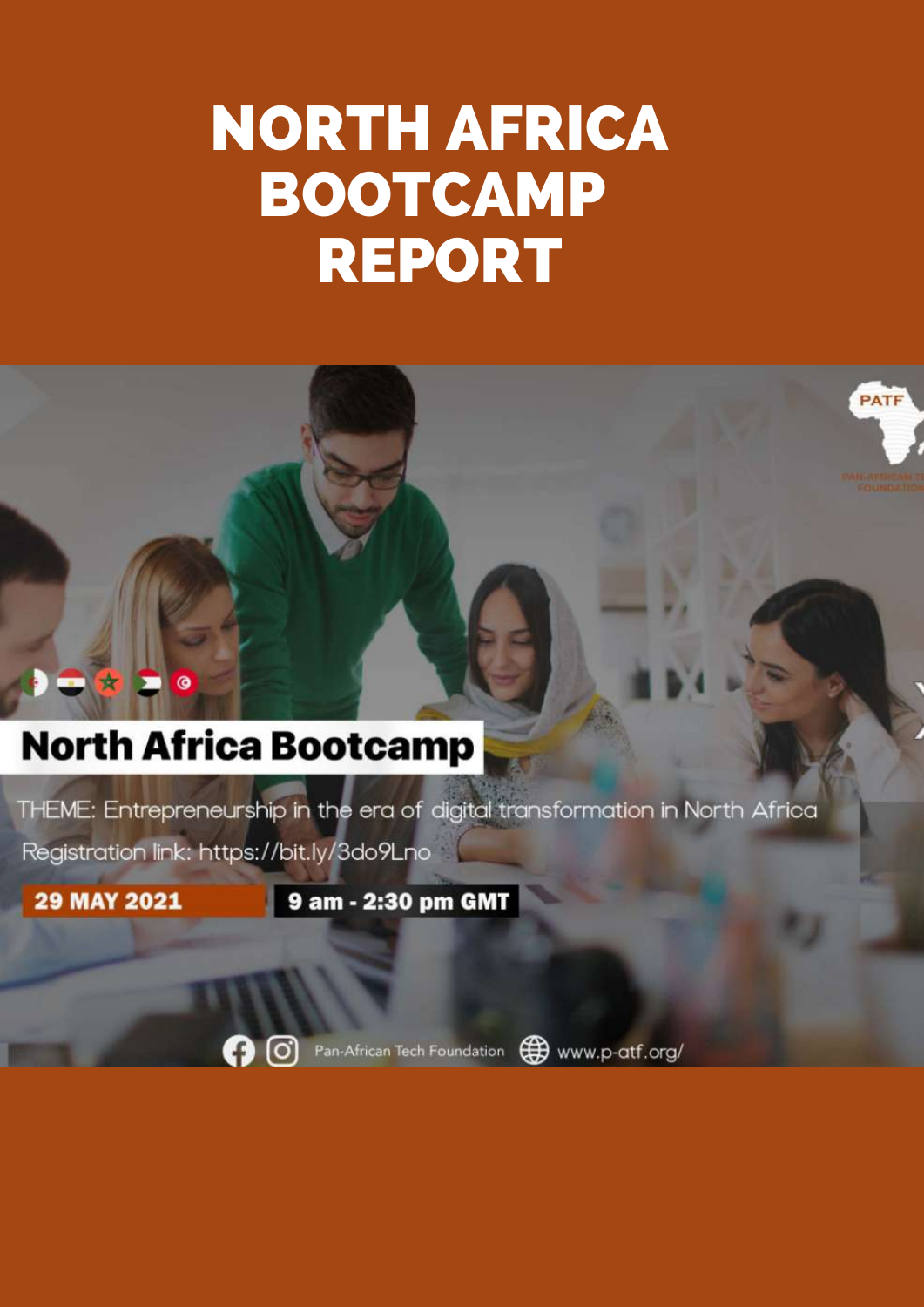### NEED

There are significant issues that plague the African continent related to digital transformation. In North Africa, those challenges revolve around security, education, access to technology, and acceptance of digitization. Africa has a large pool of talented young adults facing challenges in their entrepreneurial journeys and as they try to create technological innovation. These problems delay the acceptance of technological innovation, consequently impacting economic growth is directly linked to the UN SDG 8 which is, promoting sustained, inclusive, and sustainable economic growth and full and productive employment, and decent work for all. While also, supporting UN SDG 9 of building resilient infrastructure, promoting inclusive and sustainable industrialization while fostering innovation.

Lack of digitization is especially affecting the youth of Africa. This is due to the fact that, according to the United Nations, young adults below 35 make up 75% of Africa's population. According to Youth Policy, in North Africa, more than 28% of the population is aged between 15 and 29. This number is the equivalent of 108 million youth in North Africa alone. Therefore the youth are not only the most impacted, they are the solution and an untapped asset. Digital transformation is progressing globally at an unprecedented pace and all African governments need to jump on board or be left behind.

### EVENT SUMMARY

Opening remarks were given in English, French and Arabic. The language for the conference was English, however, French speakers were given the option to present in French. The North African Bootcamp focused on Entrepreneurship in the Era of Digital Transformation in North Africa. The Bootcamp was not only informative but a motivational approach to education. Speakers from all around Northern Africa came together to inspire the youth and educate them on Blockchain, Artificial Intelligence (AI), and inspire entrepreneurship. Speakers shared the the challenges they had faced and overcome on their journeys to becoming successful start-ups. The Small Business Act for Africa was introduced in French and English.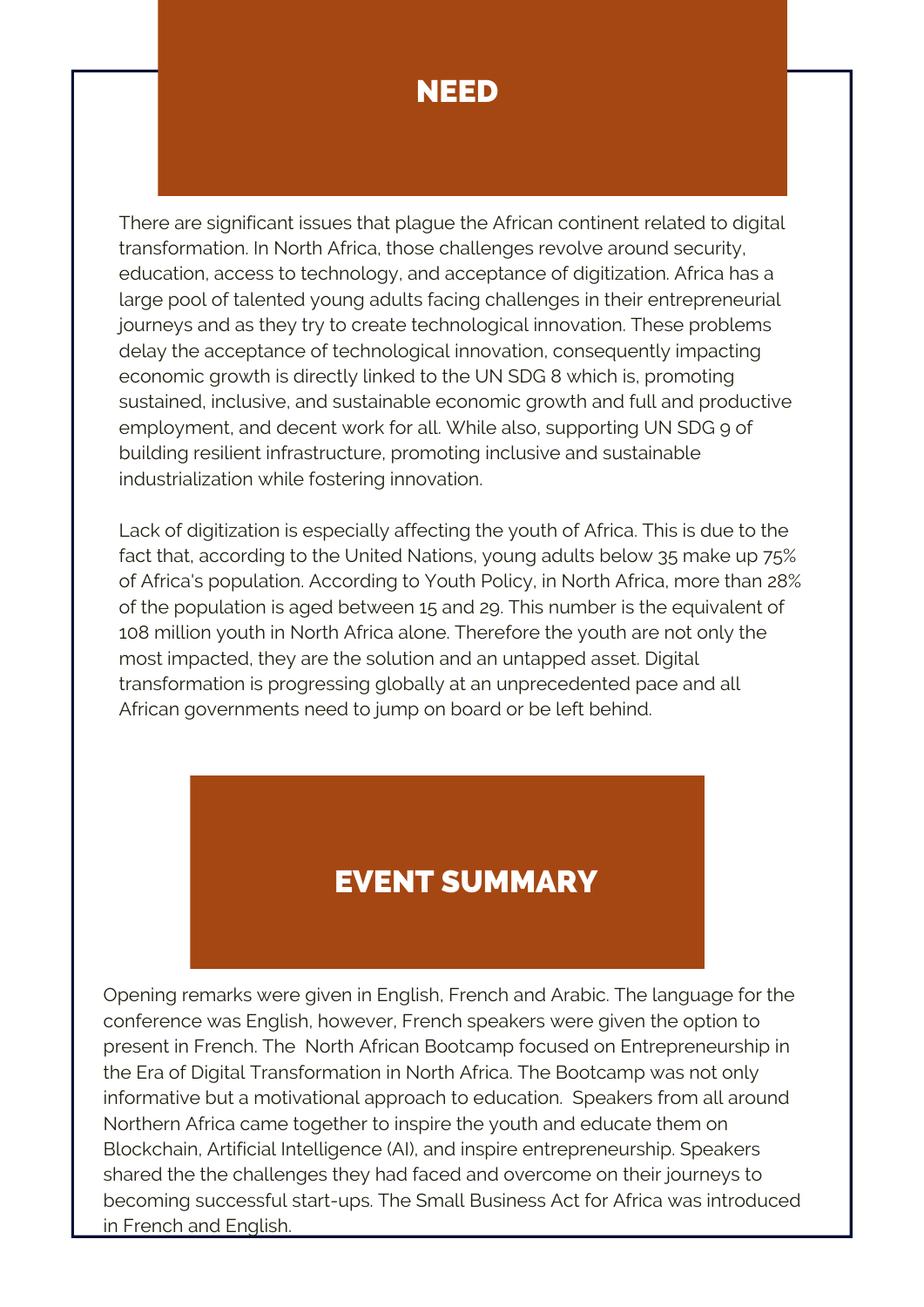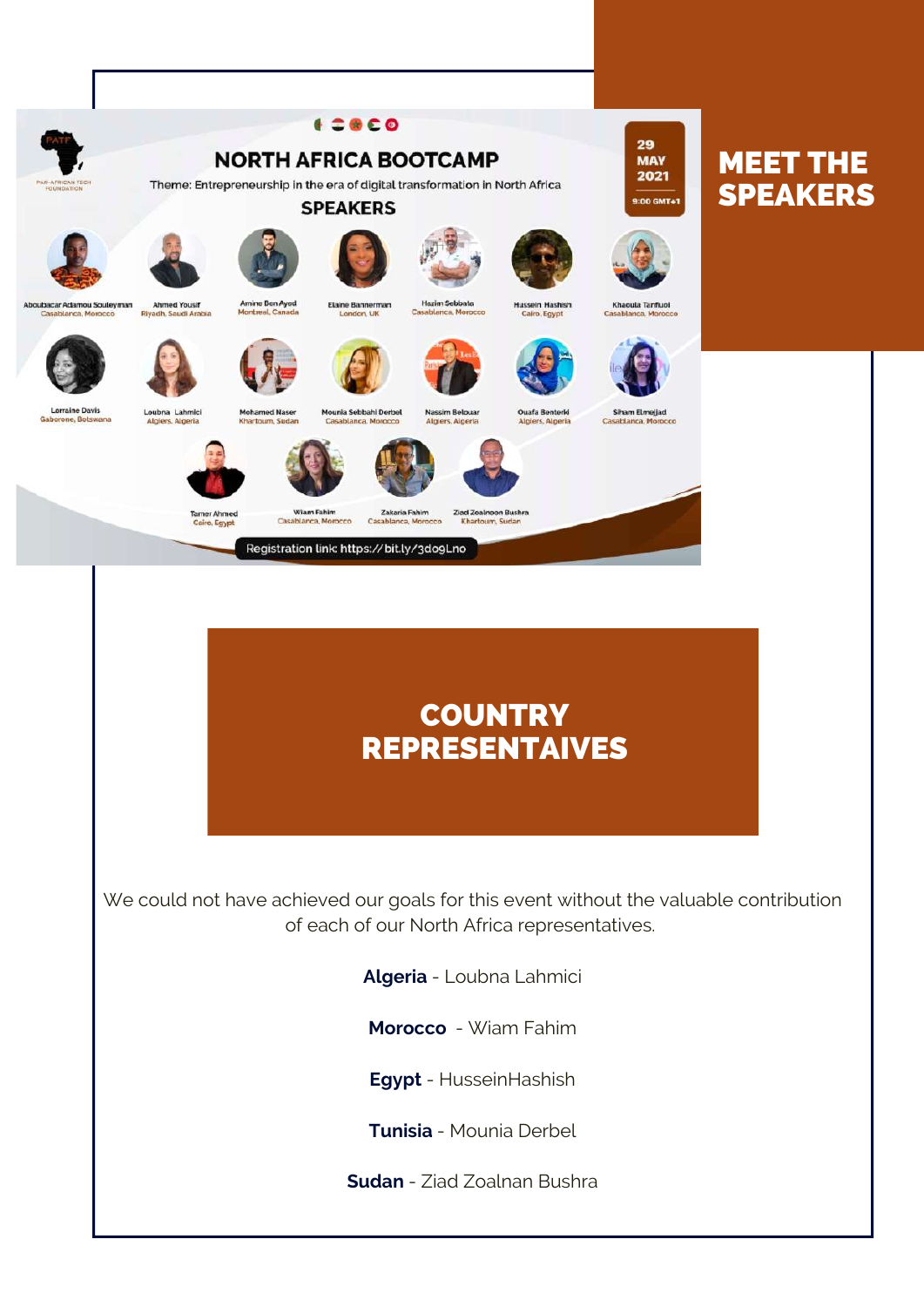### AGENDA



### EVENT HIGHLIGHTS



#### The **Introduction to Artificial**

and the speaker's expertise brought a unique aspect to the session.

**Intelligence** (AI) discussed the different economic paradigms through technology. It types of AI and put all minds at ease that showcased several entrepreneurs who are robots are not taking over the world. The celebrated the way technology is viewed explanation of chat boxes what through and utilized in their countries. It also was **Panel Session One** focused on changing proof that start-ups can change the social construct in a country.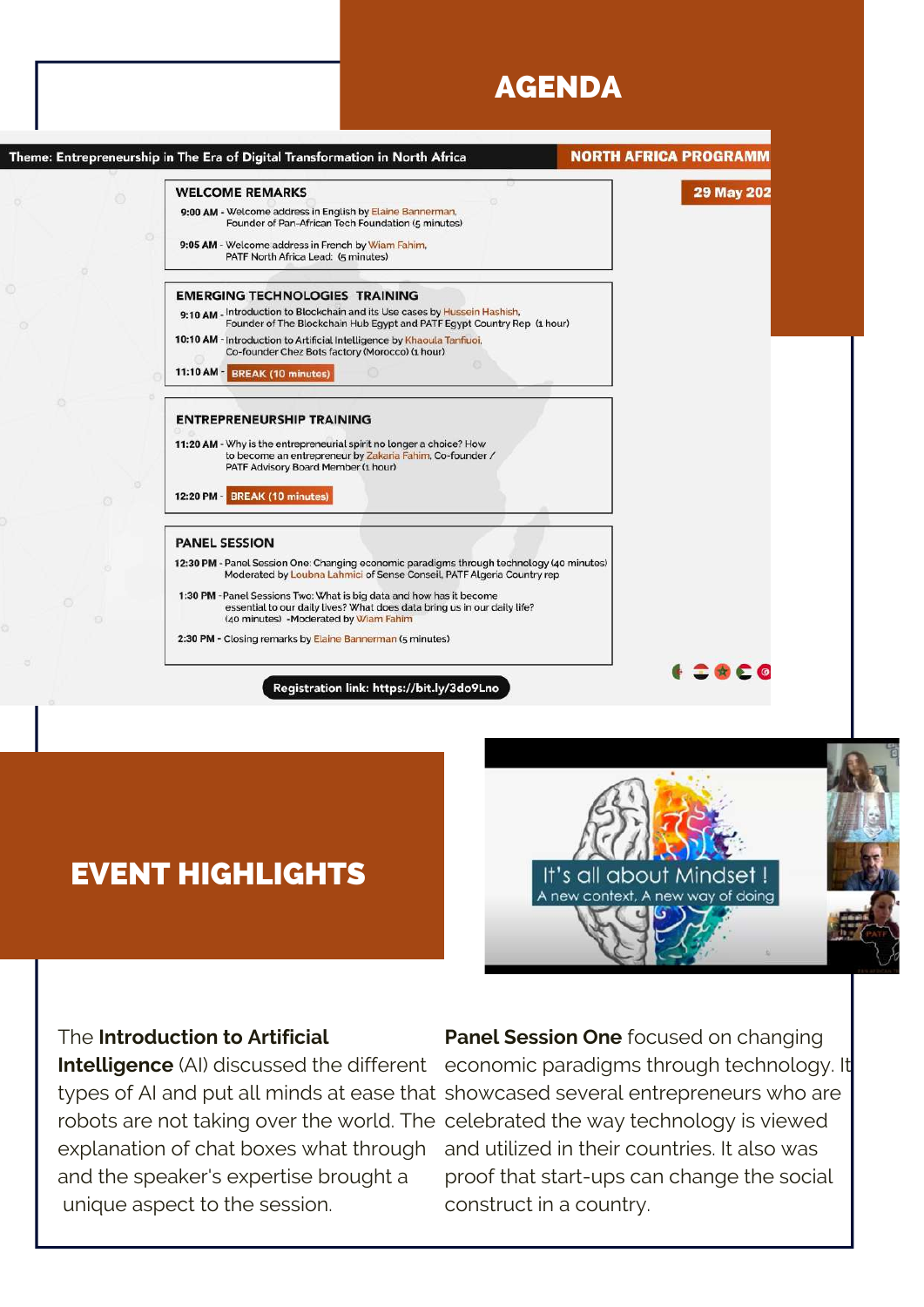### PATF 2021 GOALS ACHEIVED

#### **YOUTH**

#### **Innovation & Entrepreneurship**

The entrepreneurship training by Zakaria Fahim focused on the reasons why entrepreneurship for Africa's youth is no longer optional. Zakaria introduced the Small Business Act for Africa is available in French and English. The lack of capital and support for innovations was highlighted.

#### **Digital Economics**

Cost of data and accessibility was discussed for Sudan. New project for Sudan. Solutions for Transportation challenges were discussed with the conclusion that Big Data could address this.

#### **GOVERNMENTS**

#### **Digital Transformation**

Discussion on how using blockchain & decentralized ledgers data is owned by us the users and controlled by the users so for anyone to maliciously gain access to our data, will be practically impossible. Discussion on "Changing economic paradigm through technology.

#### **EXPANSION**

#### **Brand Awareness**

Press Releases for the Bootcamp as well as flyers for speakers and the Bootcamp were posted on Linkedin, Twitter, Instagram, Facebook PATF pages

#### **Grow the PATF Network in Africa**

Country representatives were established in all participating North African countries

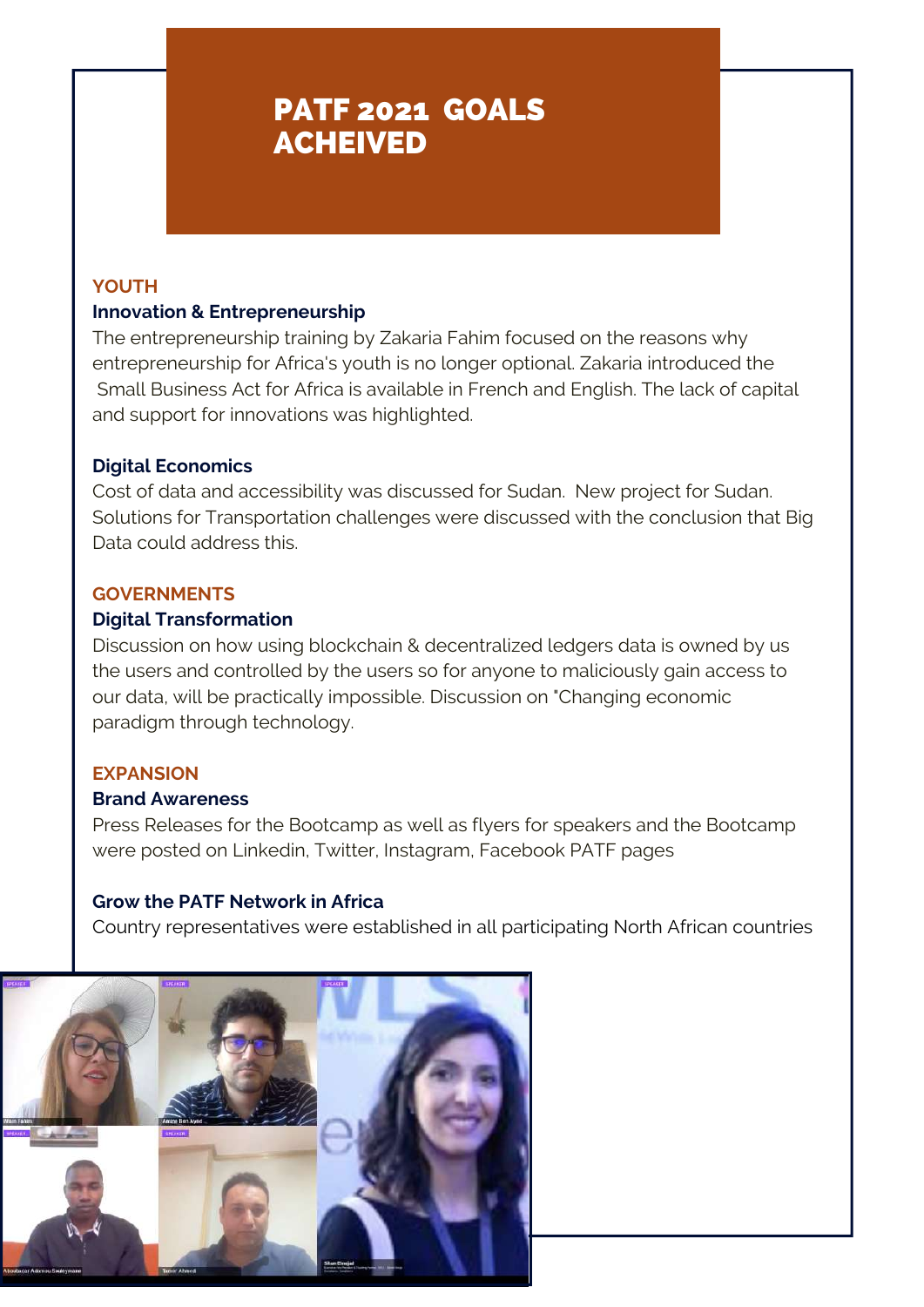

Participant by City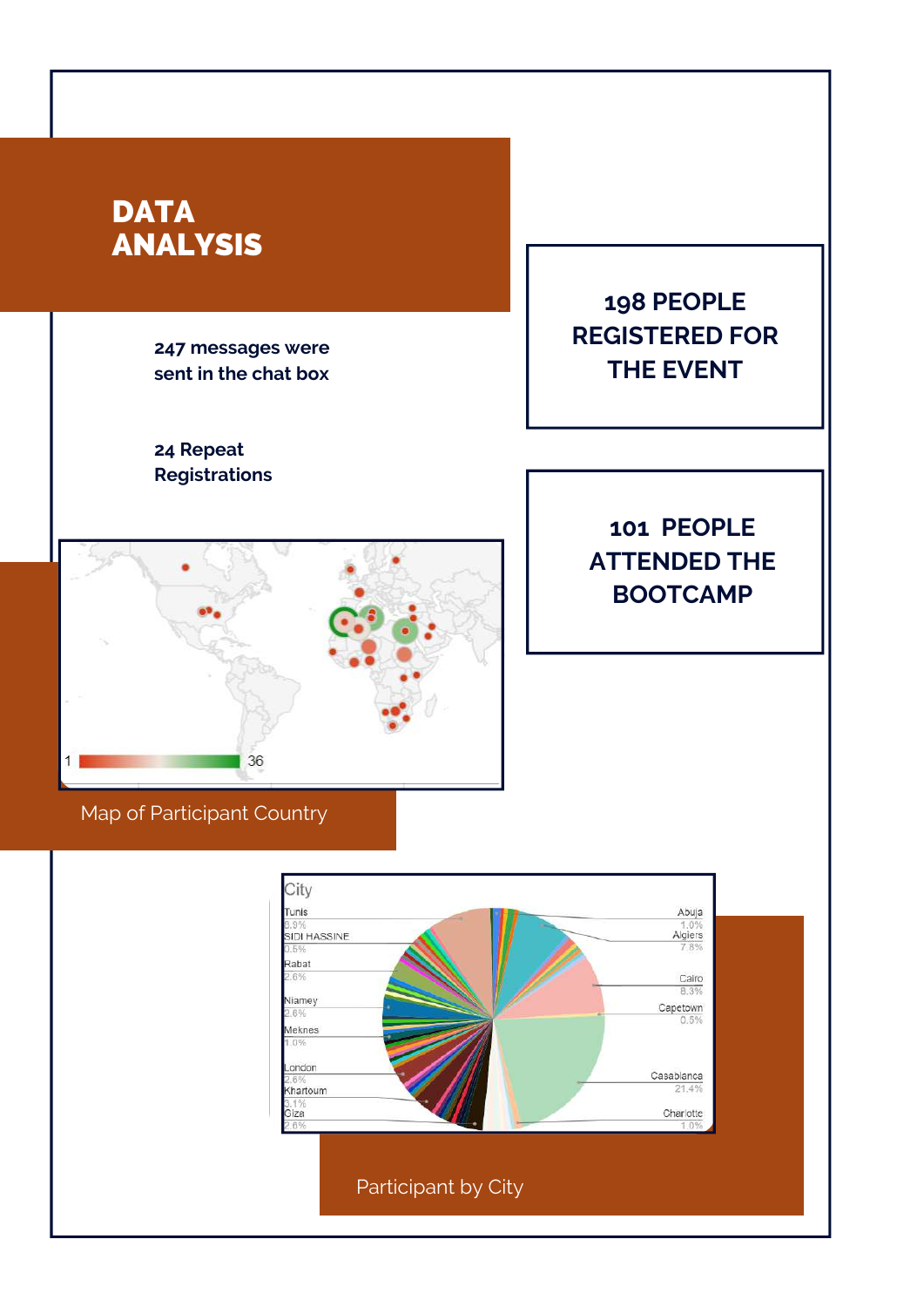### PARTICIPANT IMPACT



Attendees found the bootcamp enlightening, and PATF a great movement for uniting Africa through technology to change the narrative. They thanked the organisers for an amazing journey. We must make it as one community of like mind. "Belle initiative Continuons de promouvoir lintelligence collective et de donner a nos é entrepreneurs du Soudan et d'Egypt de developer du business entre eux"

This Bootcamp also gave participants access to professional networks and mentors in North Africa.

### POINTS OF NOTE FROM THE CHAT BOX

#### **On Big Data**

I think as the issues of transportation are very major, Big Data could provide some solutions to make our daily life easier.

There are blockchain solutions that challenge the big data status quo. Ocean protocol for example allows businesses and users to exchange and monetize data while preserving data privacy.

Not all data is useful because it is expensive It is like oil that will not end, but its cost is the reason to stop it one day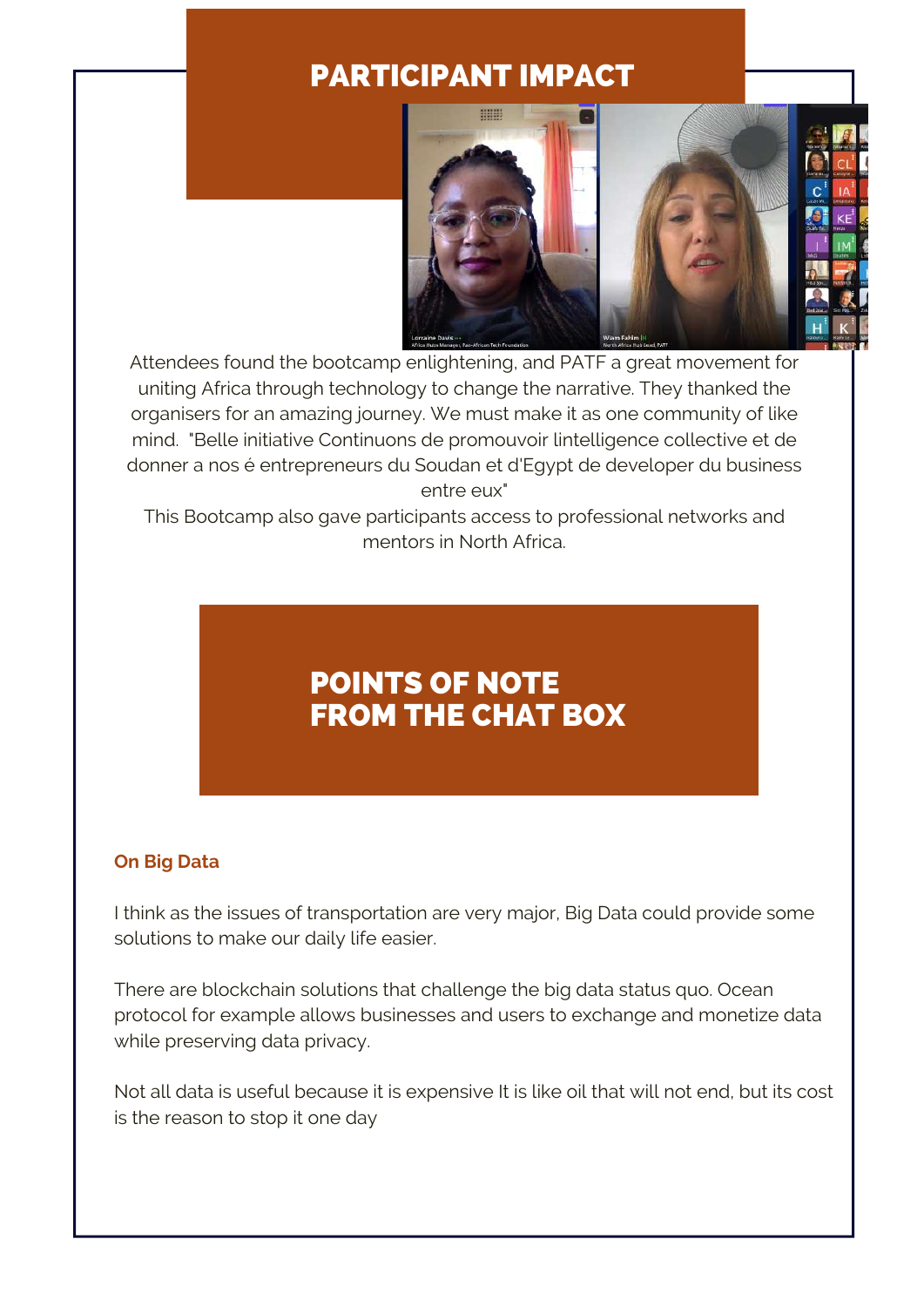### COMMENTS AND **REVIEWS**

- Thank you every one for this event and the awesome content shared, hope to meet you again very soon , VIVA AFRICA!
- Thank you for this wonderful journey. Proud of our amazing Africa.
- Thank you for these interesting exchanges
- A great movement of connecting Africa with value. We have all it takes to change the narrative. Technology enables us to make things look simple and we must make it as one community of like minds.
- We need a bootcamp in Arabic. Planning for January 2022.
- It was very enlightening! Bravo !
- Thank you very much c'était très riche et Wiam pour cette
- Hetsefitivraanivastia Berb. And a wonderful living use case right here with the certificate.
- An amazing day of education combining countries and cultures with happy people, like a festival. Thank you very much.

### PROJECTS IN NORTHERN AFRICA FROM BOOTCAMP



**Sudan- Merowe Center for the Blockchain Research** - an integrative part that works in the field of research that would encourage the government and universities by supplying these institutions with reports, newsletters, magazines, and other publications that disseminate the mission of the MCBR here in this regard

**Morocco - Tookeez** "a digital platform that allows the conversion of point credits, held by beneficiaries of loyalty programs.

**In Tunisia - Dream Act**: a support program for college and high school students in disadvantaged areas with the aim of their reintegration and coaching allowing them to  $b$ vercome difficulties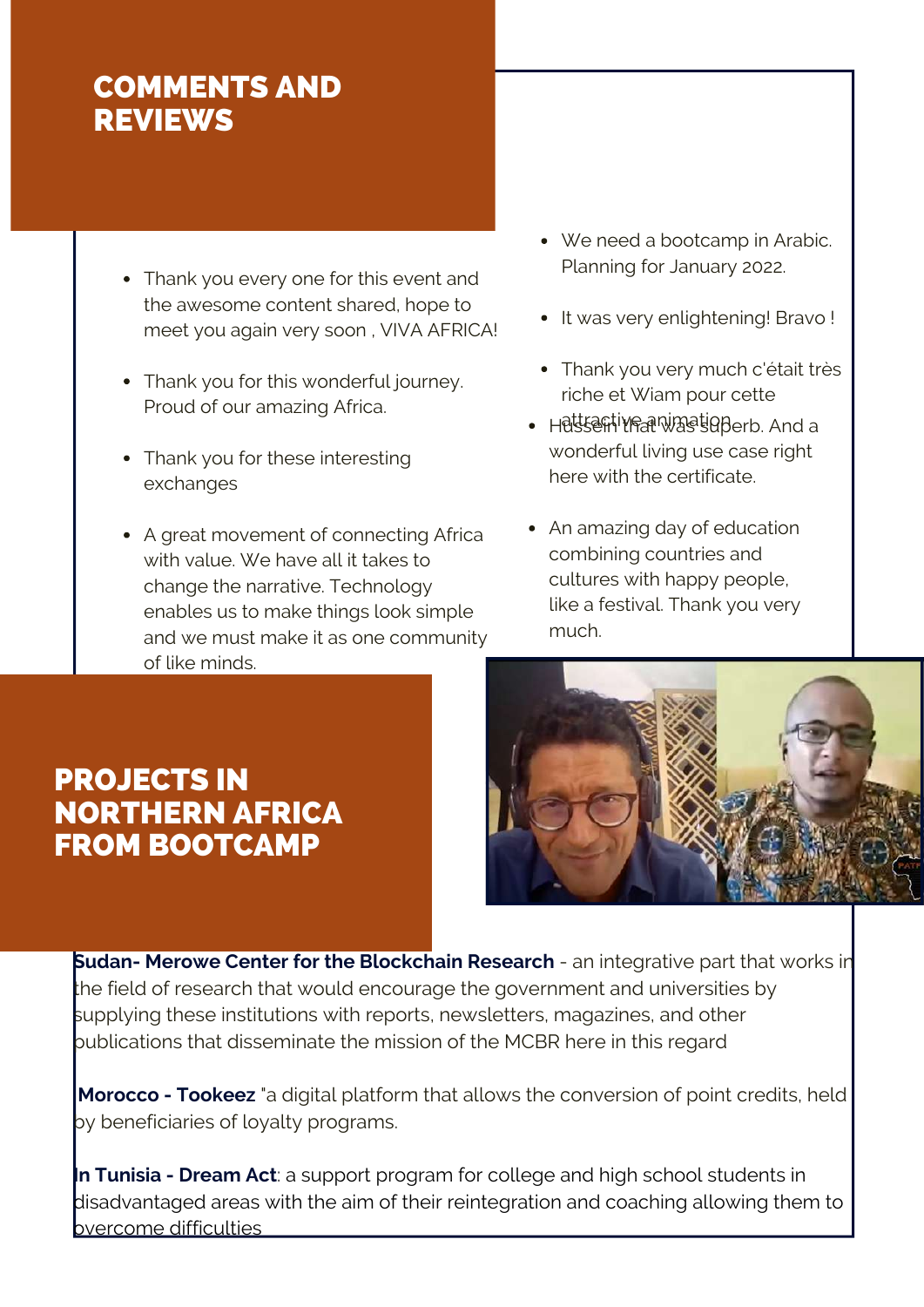### WHAT'S NEXT FOR US

**Timeline of Our Upcoming Events**



#### 069080020800

**EAST AFRICA BOOTCAMP** 

**9 JULY 2021** 

**WOMEN IN TECH - TECHPRENUERSHIP SERIES** 

10 AM EAT Registration Link: https://twaa.io/

### **CENTRAL AFRICA BOOTCAMP**

**20/08/2021**

**WEST AFRICA BOOTCAMP**

**24/09/2021**

**[BLOCKCHAIN](https://www.p-atf.org/copy-of-partners) EDUCATION**

Ĥ

 $\Box$ 

**OUR [PARTNERS](https://www.p-atf.org/partners)**